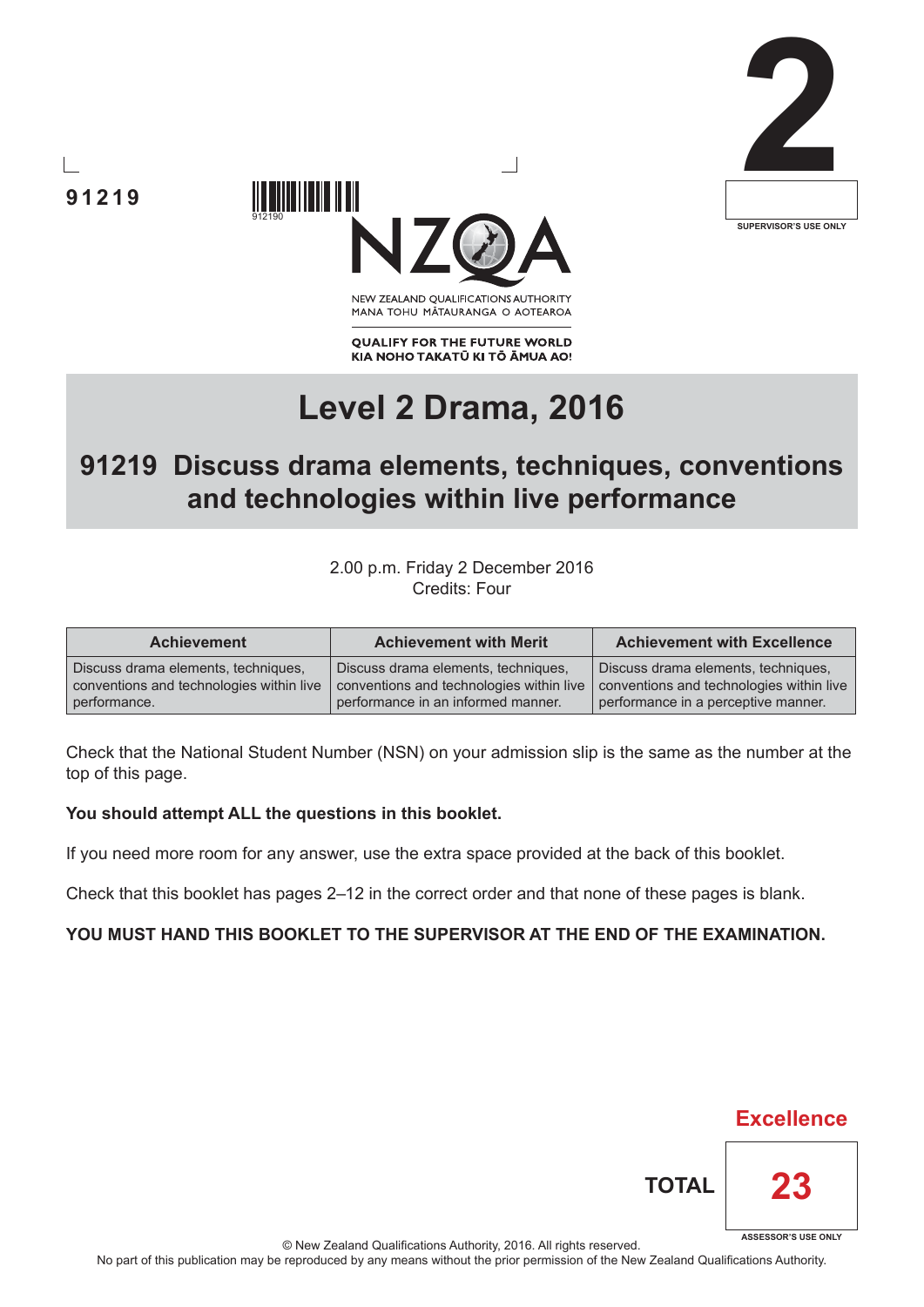#### QUESTION ONE: COMMUNICATION OF A THEME OR IDEA

**ASSESSOR'S**<br>USE ONLY

To answer this question, refer to a drama (either devised or scripted) you performed in this year.

 $\overline{2}$ 

Title of the performance: 'Unnghters it Minim' by Michelame Forster Brief summary of the action: In a conservative suburban Thristohnich (NZ) in the 1950s, two likeuninded school girls? we start that in lauline and Juliet be finend one another, areading an incarginary world in which the adults in their lives don't fit. In effort to remindly this, the girls collectively innider Pauline's mother Phily 1911 be together Forever, in their fantasy world.  $(a)$ an Alarazy la w Dayahar (S of Hyavev Hu important themein the play. Dunghters of Kraven-bu Michelanne Foster is the theme of societal expectations. on nomen in the 1950s. In the play the character Hilda, is expected to always look beachtful and be well manned. and polite despite her husband, Munn bring able to ignore her, treat her poorly and night her. Hilda's propose in the play was to serve his knowand and to love him unconditionally hourves when the love is not returned, thildal looks else where and experiences the backlash of her actions  $Explain how a character  $con$$  $(b)$ character did or said in the performance to support your answer. The character Hilda Hume communicated the therme of societa) expectations on women during the 1950s through her attain with Walker Perry. The implications of the affair were evident In the court serve sollowing the minder of Pratinis mather when thilda is fined to address her affair in front of the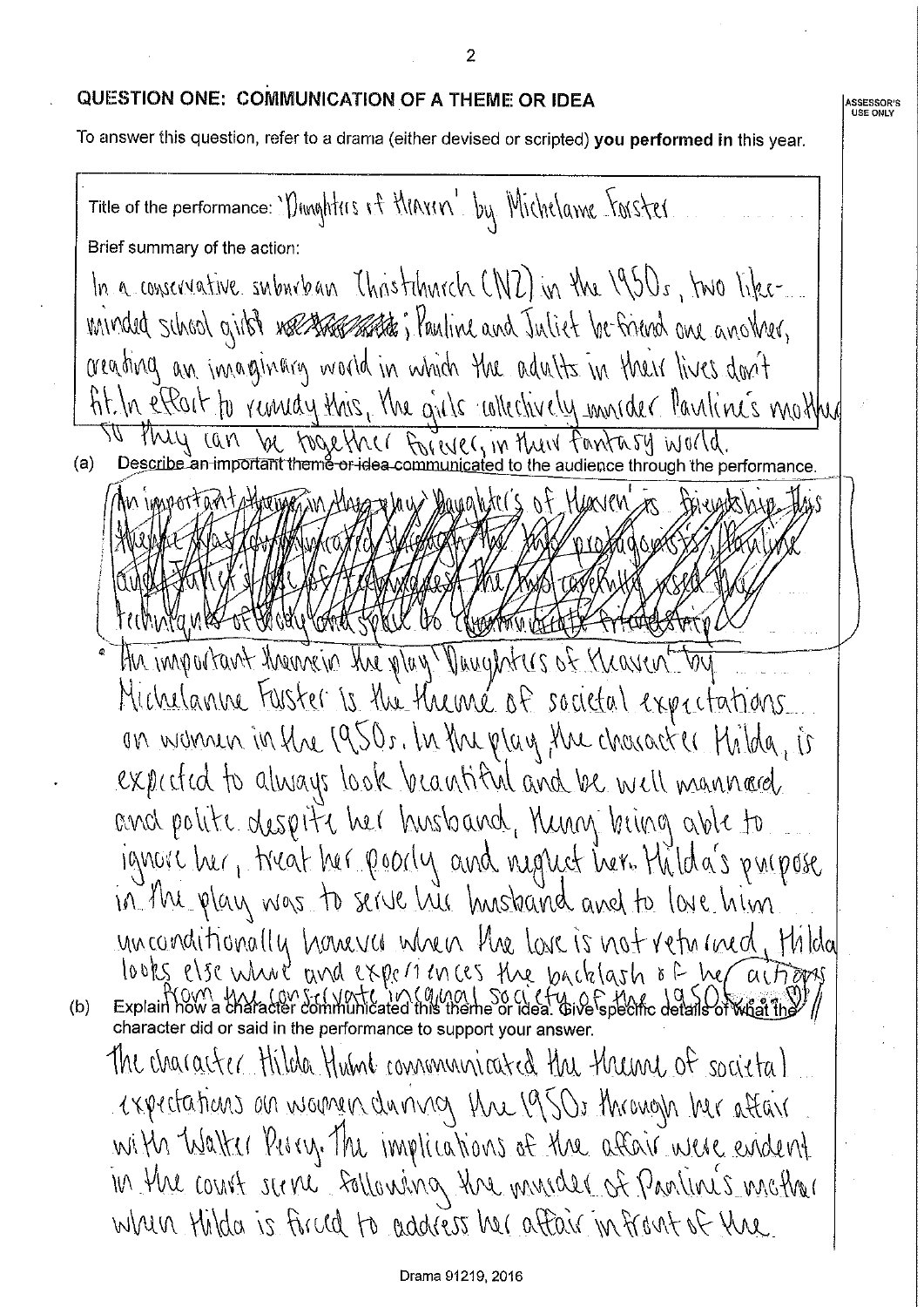**ASSESSOR'S**<br>USE ONLY entire Christelancech community. As the judge is reading ont Juliet's dialy which contains this details regarding the aftair, Mildais seen playing with her hands nurrowsly and uses incl. facion expressions to show her hnuniliation. Adultery was ansidued extremely bad during the 1950s for momen, therefore Hilda nas ultimately slowaned from society. Hilda's voice nees a dispurate and seared time as she says "The entry was a work of fiction!" the feached tone communicates Milde's fears that people will exclude her and think poolly of her ducto the assail)

- Discuss how the theme or idea communicated in the performance is relevant to you as ah  $(c)$ individual. You could consider one of the following:
	- your own values and attitudes compared to those communicated in the performance
	- how you behave in similar situations to those shown in the performance
	- the differences between values of the time and place in which you live compared with those of the performance.
	- · The them of societal expectations an women in the 1950s is relevant to me as it puts into perspective how different the times are now. While gender equality is still not as great as it and be, it is still important for women of my age to. Kecognise just how for grunder relations have come and appreciate that things are improving greatly. Nowen living in the Ust contrary dont have to contend with the same debilitating oppresion and inequality that women in the 1950s had to. While I believe that having an aftair isn't a moral thing to do, I recognise that it is not something that should min'a warran's life ag in the 1950s. Often people who hast Aftair have theirs ann purinal reasons for doing so, for example, Hilda Pelt as those her husband Hunny was. negleting her and Milda therefore sought out emotional lave and support from Walter Perry You can't really Wanne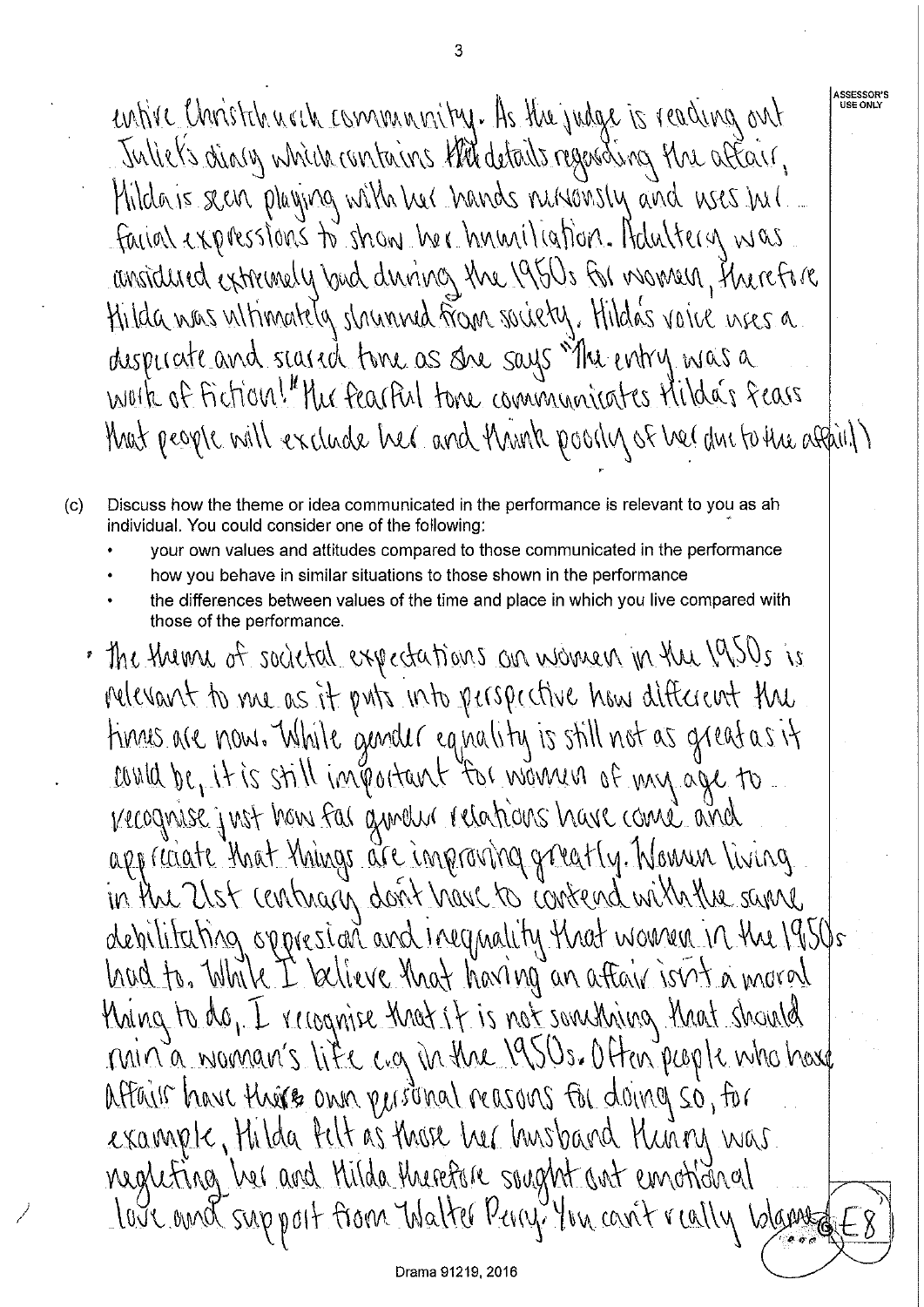4

|  |  |  |  |  |  |  | a answer Questions Two and Three, refer to a live theatre performance you have seen this year |  |  |  |
|--|--|--|--|--|--|--|-----------------------------------------------------------------------------------------------|--|--|--|
|--|--|--|--|--|--|--|-----------------------------------------------------------------------------------------------|--|--|--|

**ASSESSOR'S<br>USE ONLY** 

 $Title:$   $\sim$   $G(0)$   $M00$ Fortune Theatre Playwright/theatre company: Geolove Brawy **QUESTION TWO: CHARACTER** Name a key character from the performance you saw, and list important details about  $(a)$  $(i)$ them. Femull pilot protagonist Cdidnot have a name  $Name:\$ Provot, strong, desire to be the best, female, competitive, Tom bayish, opinionated, untrusting, solitary, confident, self-assured, free, powerful, and witty. (ii) Label TWO points on the line below to represent the status of this key character: at the beginning of the performance at the end of the performance. For example: end. LOW STATUS OF CHARACTER **HIGH** rw Dealwww0 **I** OW **STATUS OF CHARACTER** Explain how the actor used drama techniques of voice, body, movement and/or use of space  $(b)$ to communicate the status of the key character when he or she first appeared on stage. Give specific details from the performance to support your answer.

Actor, Clare Chilitham used the techniques of body and spull at the beginning of the play to communicate her Kingress high status. She winnunicated strength and power with her body by standing firmly with her legs, shoulder width apart, her chin pointing up, but posture rary tall and bur hands placed finnly on her ligs. Her nee of her body communicated a powerful stance and therefore, that she was a prison of high status.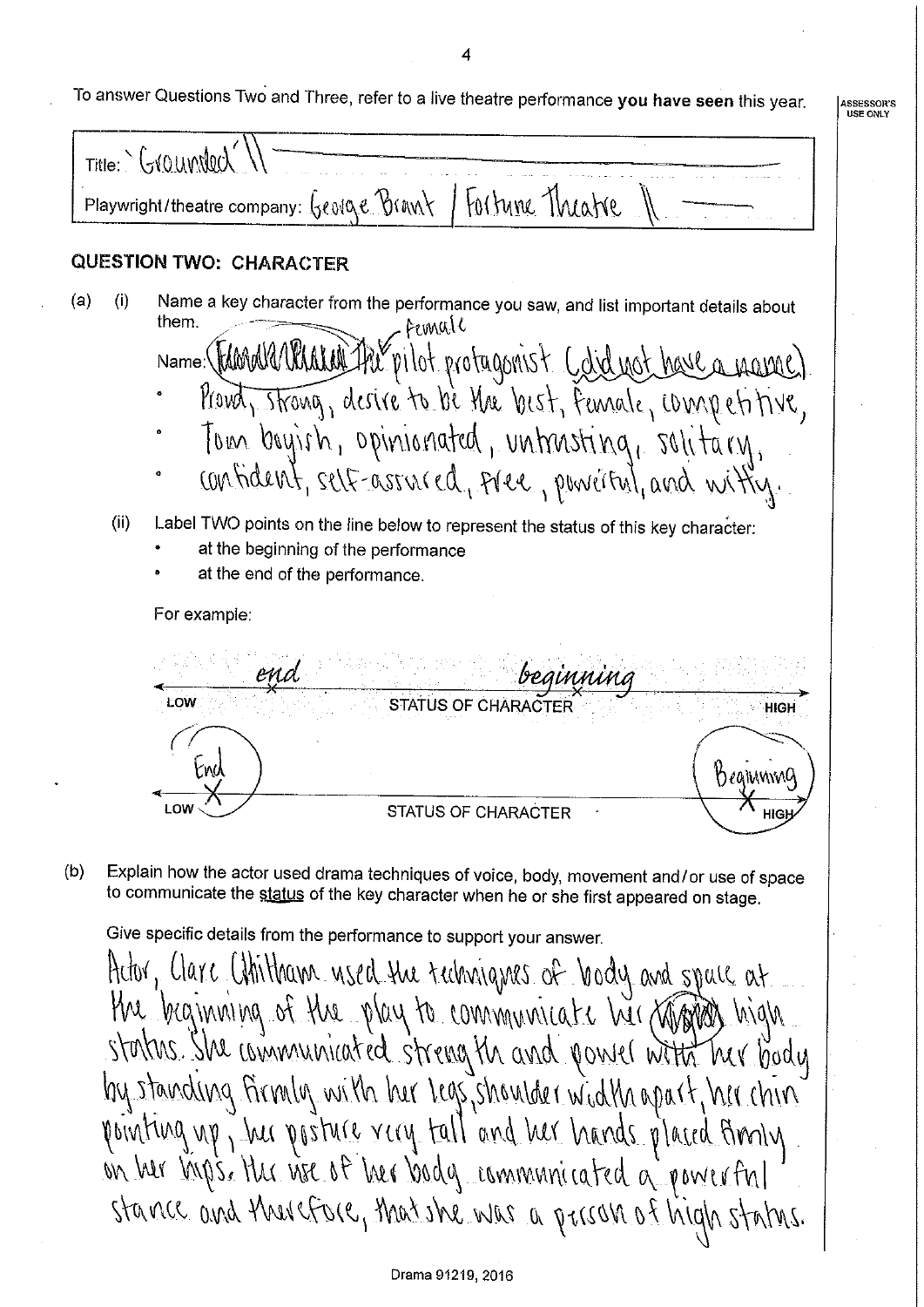**ASSESSOR'S<br>USE ONLY** In wijunction with her body techniques, Clare took long strides around the stage, using up a lot of space as she walked which communicated has character's assertive nature and powerful status. She moved with conviction and power, rather Hran taking small steps, Clarc extended her legs whilising more space and communicating her dominance through body, movement and space techniques. Clave also used voice Fechniques to communicate ber inacacters high statustion

 $(c)$ Discuss the ideas communicated about status, power, or equality, in the performance. You could consider one of the following:

- how characters used their status
- events or actions that resulted in a change in status.
- ideas the playwright intended to communicate about power in relationships or in society.
- . In Strounded' protagonist pilot played by Clare Chitham used ther Status to communicate the idea of Post Tranmatic Stress Visorder as a result of exposure during walfare. Brant originally wrote Granded to communicate the affects of war on drone pilots and how PISD affects drown operators equally to fighter pilots. · Unitham uses status to show her character becoming more and more muntally mastable, leading up to be r breakdown when her status is at its lowest. Clare starts using a high status when her character is still a fighter pibt and is proved of herself and her job. When the protagonist hirowes pregrant, and after returning lends to work as a drone pilot, Unitham communicates a considerable decrease in status through use of the spoken thanght convention where she wes the fathnique of voice to communicate her annogance and loss of status. Throther day in the grey". Thave delivers this line using a schemin, bared tome, itsing an exaggerated loved inflection on sesson the word grey to communicate her.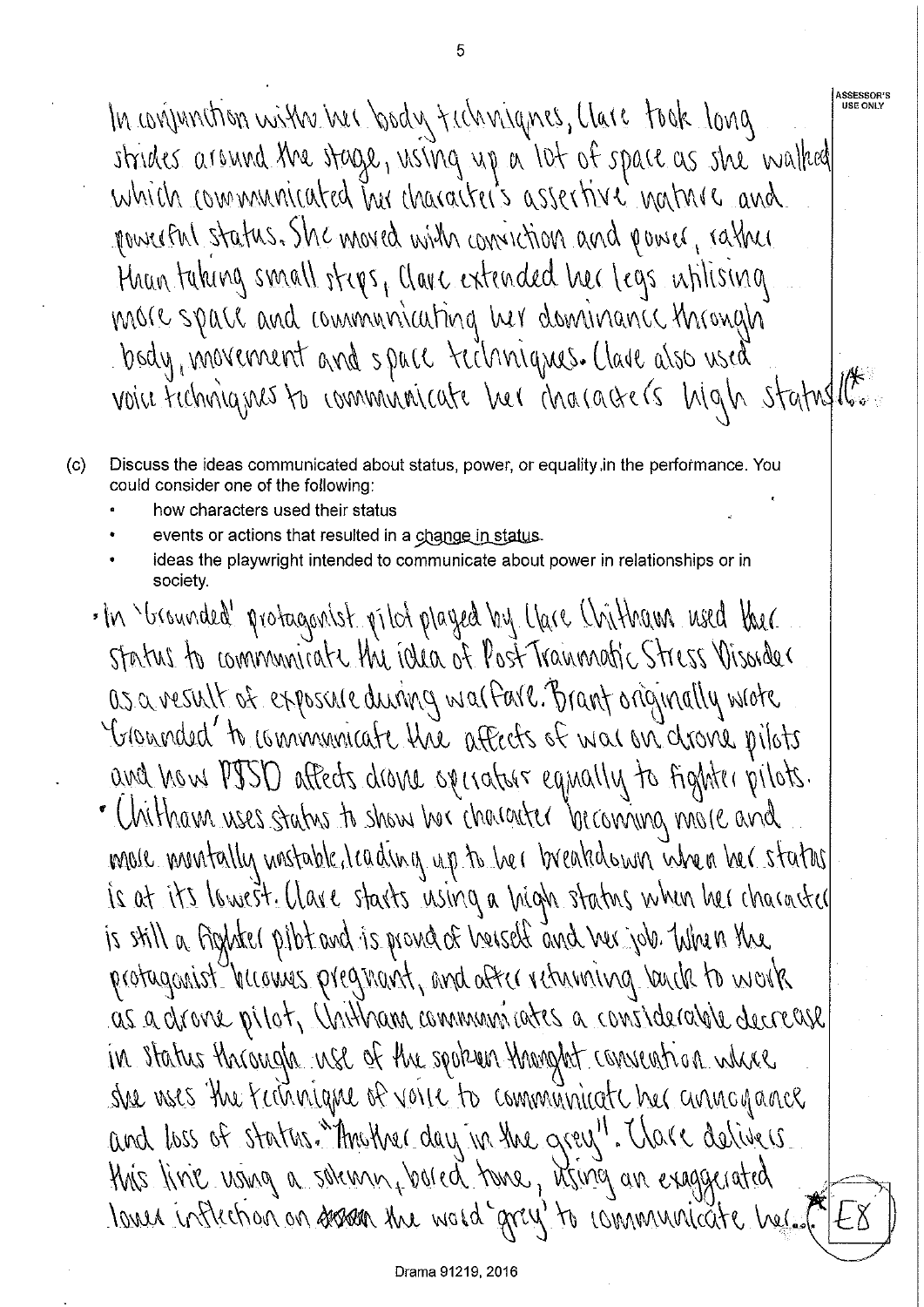#### QUESTION THREE: USE OF COLOUR

Words that can be used to describe the use of colour in a performance include:

| Bleached<br><b>Bright</b><br>Cool | a<br>۰<br>0 | Fluorescent<br><b>Metallic</b><br><b>Neutral</b> | ۰<br>٠ | Pastel<br>Rich<br>Sombre | <b>Sterile</b><br>Vibrant<br>Warm |
|-----------------------------------|-------------|--------------------------------------------------|--------|--------------------------|-----------------------------------|
| Contrasting                       |             | Pale                                             |        | Sepia                    |                                   |

Name a theatre technology that used colour to communicate ideas in the performance you saw

Lighting

- Describe the colour(s) used in this technology. You may sketch and make annotations in the (a) space below to support your answer.
	- In the play "Grounded" the colour of bright, vibrant blue was fechnology that helped communicate thus was the lighting. When the protogonist was happy and free, Hying aplane in what she affectionately called the big blue (the sky) - blue lights were caste over the protagontst and the stage to make in the big blue with the protagamist and therefore sharred this protagranists feelings of joy and freedom II-



ASSESSOR'S **USE ONLY**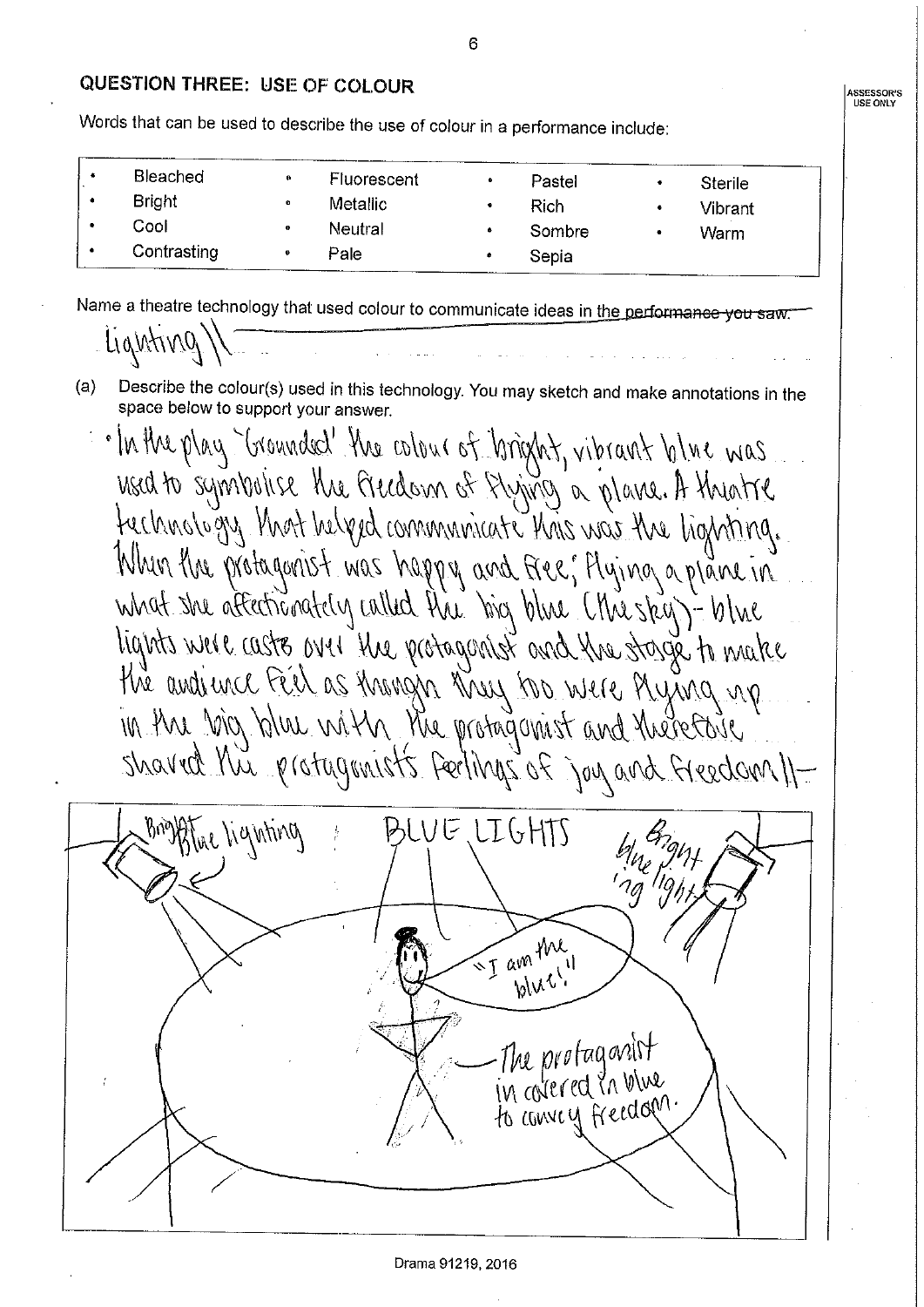Explain how this use of colour communicated ideas to the audience about character OR time  $(b)$ OR place. Give specific details from the performance to support your answer.

7

**ASSESSOR'S**<br>USE ONLY

- · The use of the colour bright thre communicated the idea of freedom and juy for the protaguns I and symbolised a hime where she was unfident about heiself and knew exactly who she was. The protaganist states?"I am the blue" to effectivity tell the andience the she is fiel, at the beginning of the play. However. the nse of colour changes as the blue disappears and a state gray is introduced. The whour gray is used to communicate being Kapped and unhappy-a direct contrast to the previous lonight blue Claris Waracker states Throther grup interno! as she goes to work as a drone pilot which results in her muntal breakdoma due to PTSO From her job. Grey is thereford symbolic of the character's mental instability.
- $(c)$ Discuss the effectiveness of the use of colour in the performance as a whole. You could consider one of the following:
	- how colour was used to enhance mood or tension in the performance
	- how colour was used symbolically
	- the overall colour palette or concept.
	- · The use of colour was effective as it communicated the countrast lactiveur the protaganist's mental condition before being a drane pilot and after being a decree pilot the knght blue was symbollic of freedom and being a fighter pilot. It was noed to enhance the initial, proud and strang mood of the overall partor mance. The use of the state gray see in contrast was symbolic of being trapped, ant of control and PTSD. the colour great was introduced when Clares character First became a drove pilot and intensified as she slowly sucommed to her PTSD. As the colon grey mereased, the tension of the play increased as the presence of the coloni was symbolic of the protagonists unravelling munt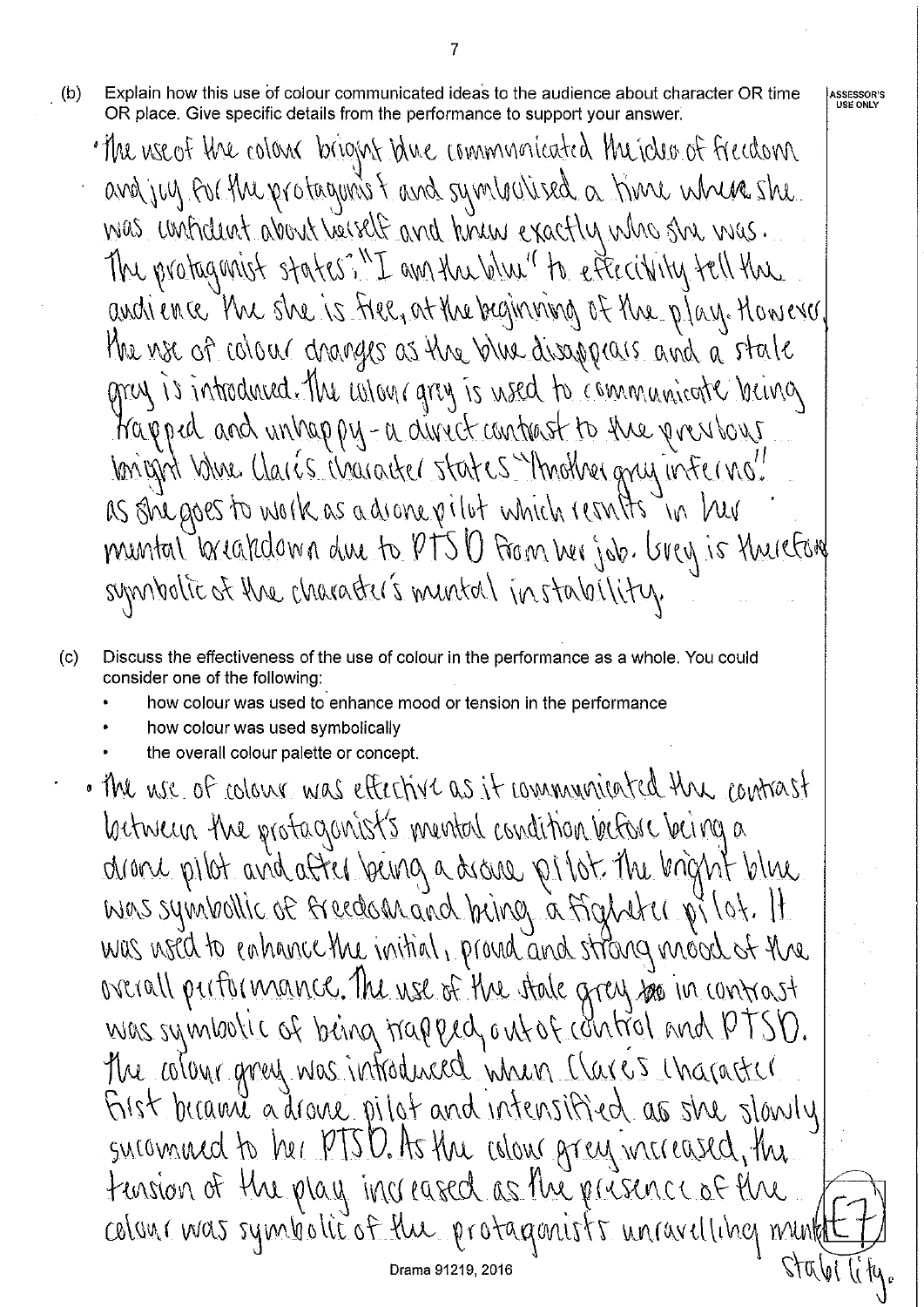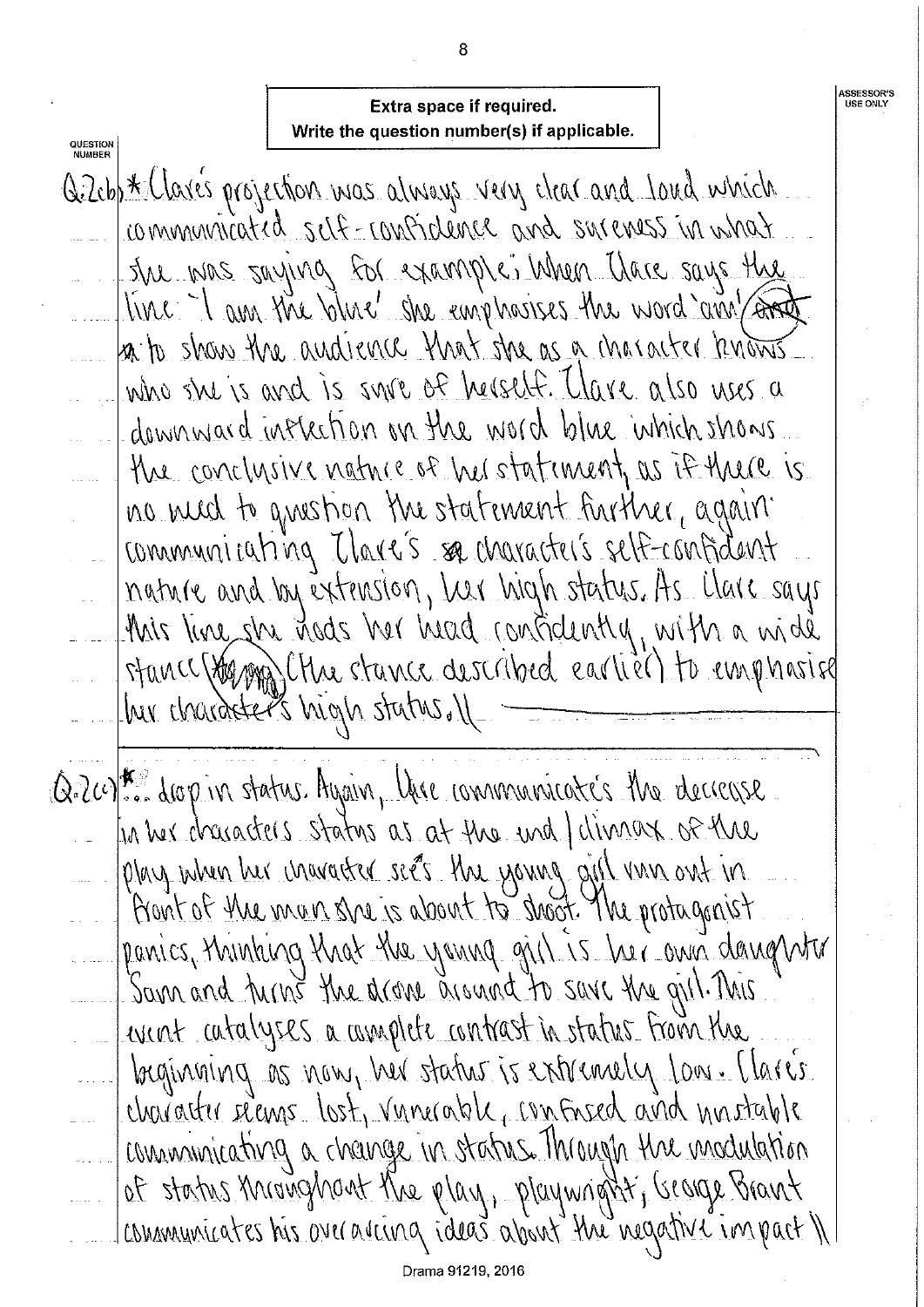## Extra space if required. Write the question number(s) if applicable.

QUESTION<br>NUMBER

**ASSESSOR'S** 

USE ONLY

 $\frac{1}{2}$ 

on the mental stability of drone pilots and the attects of PTSD on their personal lives By Lowernoy Clarés characters status, Brant communicates the negative affects of PTSD in context with the character's relationship with herself. Hu relationship with hirst starts oft sure and strong homency, due to the negative affects of PTSD on the character's muntal stability, the character's relationship with huself is ultimately destroyed and the status, gone. If

Q. Leoples of pusson for manting to feel loved as it is part of hunnan nature therefore it's unfair to immediately condamn a person for having an affair just because une think it is not moved In the 1950s. The woman bore the brunt of the Inniniliation associated with having an affair While the union got off virtually free Nowadays' people<br>|are less judgemental than they were louch in the 1930s and greeally treat both male and funale the same, which suggests that societal expectations have made a positive change composed to the 1950s where women vien computily astrocized to having an affair. 1-

Q. 1 cap It Hilda treated Henery with the same respect her treated her with, society would condenan ber and exclude her henneses in the 1950s, If Henry treated Hilda poorly, it went mnotived and no one would care because women werent as important or as valued in the 1950s  $105$  muniques  $\rightarrow$